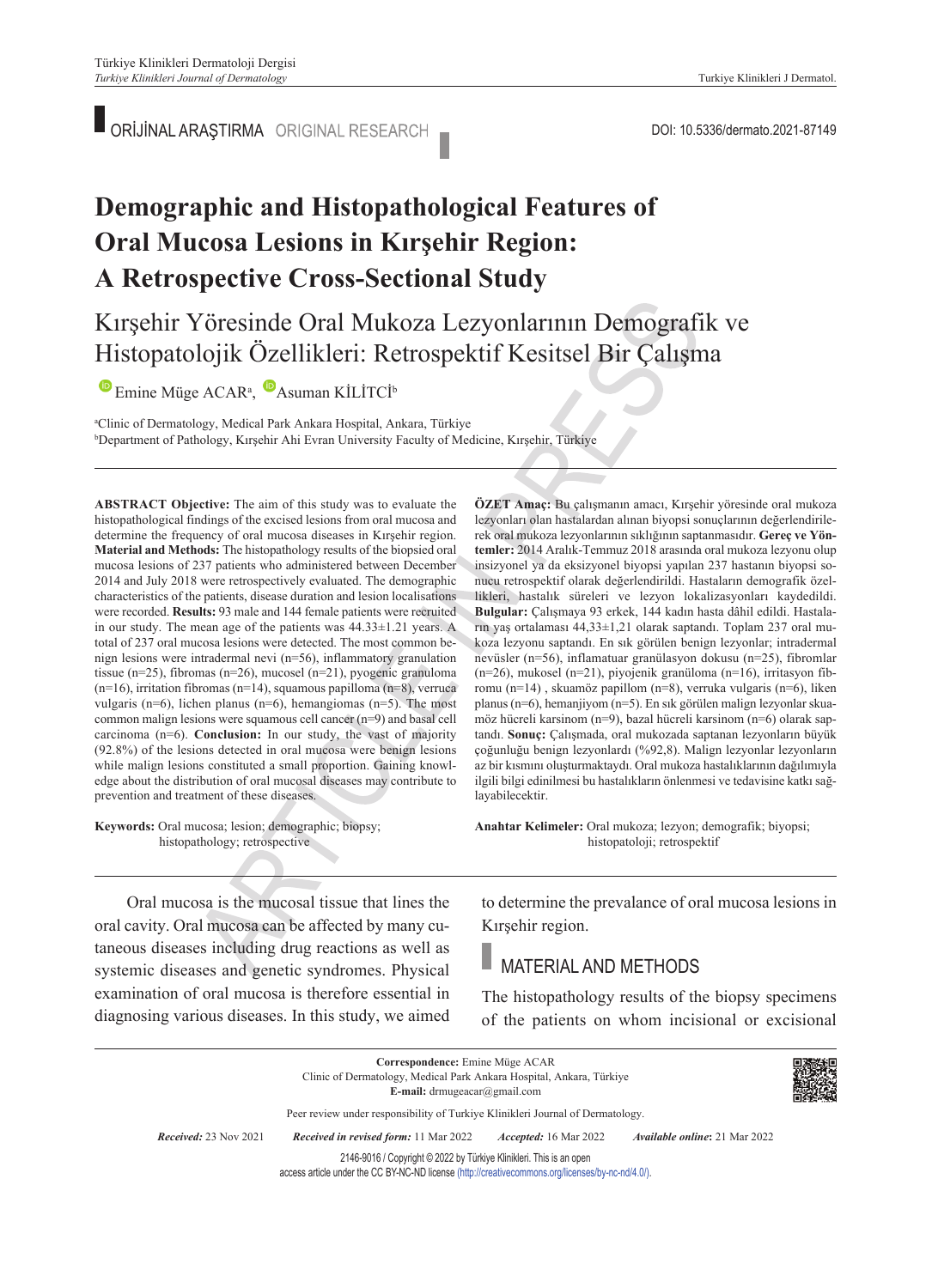biopsy was performed between December 2014 and July 2018 in our tertiary center were retrospectively reviewed. The study was conducted in accordance with the principles set forth in the Helsinki Declaration 2008. The study protocol was approved by the Ahi Evran University Ethics Committee (date: September 25, 2018, no: 2018-17/146). The histopathological diagnoses, demographic data, disease durations and lesion localizations were recorded. Descriptive statistical analysis was used to analyse data obtained. The data were stated as mean±standard deviation or as a number percentage.

# RESULTS

93 (39.2%) male and 144 (60.7%) female patients were recruited in our study and oral mucosa lesions were significantly more common in females than males. The mean age of the patients was 44.33±1.21 years. A total of 237 oral mucosa lesions were detected. Benign lesions constituted the majority of the lesions, only 7.2% of the lesions were malign. 25.4% of the benign lesions were intradermal nevi (n=56). Squamous cell carcinoma (SCC) was the most common malign lesion  $(n=9)$ ,  $(52.9\%)$ .

The other lesions included inflammatory granulation tissue (n=25), fibroma (n=26), mucosel (n=21), pyogenic granuloma (PG) (n=16), irritation fibromas (n=14), squamous papilloma (n=8) verruca vulgaris  $(n=6)$ , lichen planus (LP)  $(n=6)$ , hemangiomas  $(n=5)$ , chronic sialadenitis (n=2), cavernous hemangioma (n=1), lichenoid dysplasia (n=1), actinic keratosis  $(n=4)$ , compound nevi  $(n=3)$ , arteriovenous malformation (n=3), trichilemmal cyst (TC) (n=1), seborrheic keratosis (n=2), epidermal cysts (n=3), fibroepitelial polyps (n=3), pemphigus vulgaris (n=1), dermatofibroma (n=1), giant cell granuloma  $(n=1)$ , fibrous papule  $(n=1)$ , trichoblastoma  $(n=1)$ , lymphangioma circumscriptum (n=1), granulomatous cheilitis (GC) (n=1), inverted follicular keratosis  $(n=1)$ , cheilitis  $(n=3)$ , myxoma  $(n=1)$ , peripheral ossifying fibroma (n=1), radicular cyst (n=1) schwannoma (n=1), neuroma (n=1), squamous cell cancer (n=9), basal cell carcinoma (BCC) (n=7), basosquamous cell carcinoma (n=1), lymphoma (n=1) were detected (Table 1, Table 2).

#### П **DISCUSSION**

Oral mucosa can be the localization of various lesions including vascular lesions, ulcerations, pigmentations, and exophytic lesions. In our study, oral mucosa lesions were more common in female population than males. In a study by Castellanos and Díaz-Guzmán, where patients presenting for dental consultation were included, a male predominance was detected.<sup>1</sup> However, since a particular group administrating for dental care was included, it was suggested that the results of this study may not reflect the results of an open population.

In our study, melanocytic nevi, which were localized on the lip-skin border consituted a considerable amount (24.9%) of all lesions followed by fibromas and mucocels. Castanellos and Díaz-Guzmán reported that the three most common oral mucosal lesions were leukoedema, traumatic ulceration and frictional keratosis while Espinoza et al. reported denture stomatitis, irritative hyperplasia and oral mucosal varicosities as the most common lesions in their study which was performed in the patients aged over 65. Differing from these studies, the inclusion of the lesions located on lipskin border might have led to the high frequency of melanocytic nevi in our study.<sup>1,2</sup>

In our study, dermal nevi composed of 94.9% of the total number of nevi and 58.9% of dermal nevi were localized on the upper lip skin. Concordant with the study by Ghosh et al., a female predominance was seen in the patients with dermal nevi in our study.<sup>3</sup> In that study, lip was found as the second most common localization of dermal nevi after cheek.<sup>3</sup> Our study also confirmed that lip skin is a common localization for dermal nevi. The high frequency of dermal nevi in female population may be related to increased awareness of skin lesions in female population due to higher cosmetic concerns.

In our study, the second most common lesion detected was fibromas (11%). In a study by Torres-Domingo, fibromas were the most common mucosal lesion in oral mucosa.4 Buccal mucosa is reported to be a common site for fibromas. Consistently, in our study 46.1% of the fibromas were localized on buccal mucosa followed by 19.2% on the tongue, 15.4% lower lip, 15.4% upper lip and 3.8% on the palatum.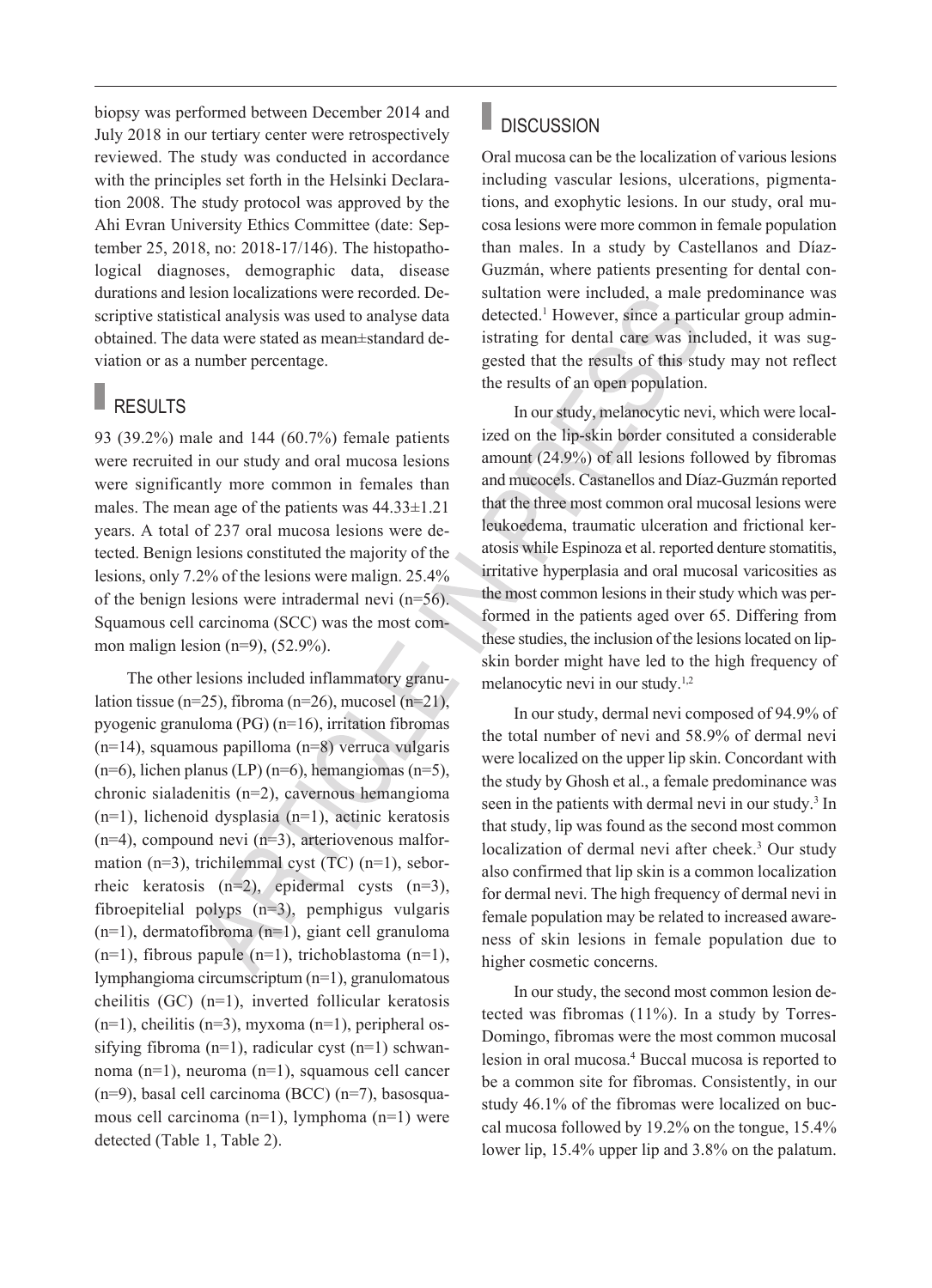| Type of lesion                  | The number of patients | Percentage (%) | Gender          |                | Localization              |
|---------------------------------|------------------------|----------------|-----------------|----------------|---------------------------|
|                                 |                        |                | <b>Male</b>     | Female         |                           |
| <b>Benign lesions</b>           |                        |                |                 |                |                           |
| Dermal nevi                     | 56                     | 23.6           | 14              | 42             | 33 upper lip              |
| Compound nevi                   | 3                      | 1.3            | $\mathbf{1}$    | $\overline{2}$ | 23 lower lip<br>Upper lip |
| Actinic cheilitis               | $\overline{4}$         | 1.7            | $\mathbf{1}$    | $\sqrt{3}$     | 1 upper lip               |
|                                 |                        |                |                 |                | 3 lower lip               |
| Inverted follicular keratosis   | 1                      | 0.4            | $\mathsf{0}$    | $\mathbf{1}$   | Upper lip                 |
| Arteriovenous malformation      | $\sqrt{3}$             | 1.3            | $\mathbf{1}$    | $\overline{2}$ | 1 lower lip               |
|                                 |                        |                |                 |                | 2 upper lip               |
| Pemphigus vulgaris              | 1                      | 0.4            | $\pmb{0}$       | $\overline{1}$ | Buccal mucosa             |
| Hemangiomas                     | $\overline{5}$         | 2.1            | $\Delta$        | $\overline{1}$ | 3 upper lip               |
|                                 |                        |                |                 |                | 1 lower lip               |
|                                 |                        |                |                 |                | 1 tongue                  |
| Inflammatory granulation tissue | 25                     | 10.5           | 12 <sup>°</sup> | 13             | 6 lower lip               |
|                                 |                        |                |                 |                | 8 tongue                  |
|                                 |                        |                |                 |                | 2 upper lip               |
|                                 |                        |                |                 |                | 1 floor of month          |
|                                 |                        |                |                 |                | 1 mandibula               |
|                                 |                        |                |                 |                | 7 buccal mucosa           |
| Irritation fibromas             | 14                     | 5.9            | $\overline{2}$  | 12             | 10 buccal mucosa          |
|                                 |                        |                |                 |                | 2 lower lip               |
|                                 |                        |                |                 |                | 2 tongue                  |
| Dermatofibroma                  | $\mathbf{1}$           | 0.4            | $\mathbf{1}$    | $\pmb{0}$      | Upper lip                 |
| Giant cell granuloma            | $\mathbf{1}$           | 0.4            | $\mathbf{1}$    | $\mathbf 0$    | Maxilla                   |
| Cavernous hemangioma            | 1                      | 0.4            | $\mathsf{0}$    | $\mathbf{1}$   | Upper lip                 |
| Epidermal cyst                  | 3                      | 1.3            | $\mathbf{1}$    | $\overline{2}$ | 2 lower lip               |
|                                 |                        |                |                 |                | 1 tongue                  |
| Chronic sialadenitis            | $\sqrt{2}$             | 0.8            | $\mathsf{0}$    | $\overline{2}$ | 1 lower lip               |
|                                 |                        |                |                 |                | 1 palatum                 |
| Fibroepitelial polyps           | $\mathfrak{S}$         | 1.3            | $\mathfrak{Z}$  | $\pmb{0}$      | 3 upper lip               |
| Lichen planus                   | 6                      | 2.5            | 3               | 3              | 4 buccal mucosa           |
|                                 |                        |                |                 |                | 1 upper lip               |
|                                 |                        |                |                 |                | 1 lower lip               |
| Lichenoid dysplasia             | $\mathbf{1}$           | 0.4            | $\mathbf{1}$    | $\pmb{0}$      | Buccal mucosa             |
| Mucosel                         | 21                     | 8.9            | 13              | 8              | 2 upper lip               |
|                                 |                        |                |                 |                | 17 lower lip              |
|                                 |                        |                |                 |                | 1 floor of mouth          |
|                                 |                        |                |                 |                | 1 buccal mucosa           |
| Peripheral ossifying fibroma    | $\mathbf{1}$           | 0.4            | $\mathbf{1}$    | $\pmb{0}$      | Palatum                   |
| Radicular cyst                  | 1                      | 0.4            | 0               | $\mathbf{1}$   | Maxilla                   |
| Schwannoma                      | $\mathbf{1}$           | 0.4            | $\mathbf 0$     | $\mathbf{1}$   | Tongue                    |
| Granulomatous cheilitis         | 1                      | 0.4            | 0               | $\mathbf{1}$   | Upper lip                 |
| Fibrous papule                  | $\mathbf{1}$           | 0.4            | $\mathbf 0$     | $\mathbf{1}$   | Lower lip                 |
| Fibroma                         | 26                     | 11.0           | 5               | 21             | 12 buccal mucosa          |
|                                 |                        |                |                 |                | 5 tongue                  |
|                                 |                        |                |                 |                | 4 lower lip               |
|                                 |                        |                |                 |                | 4 upper lip               |
|                                 |                        |                |                 |                | 1 palatum                 |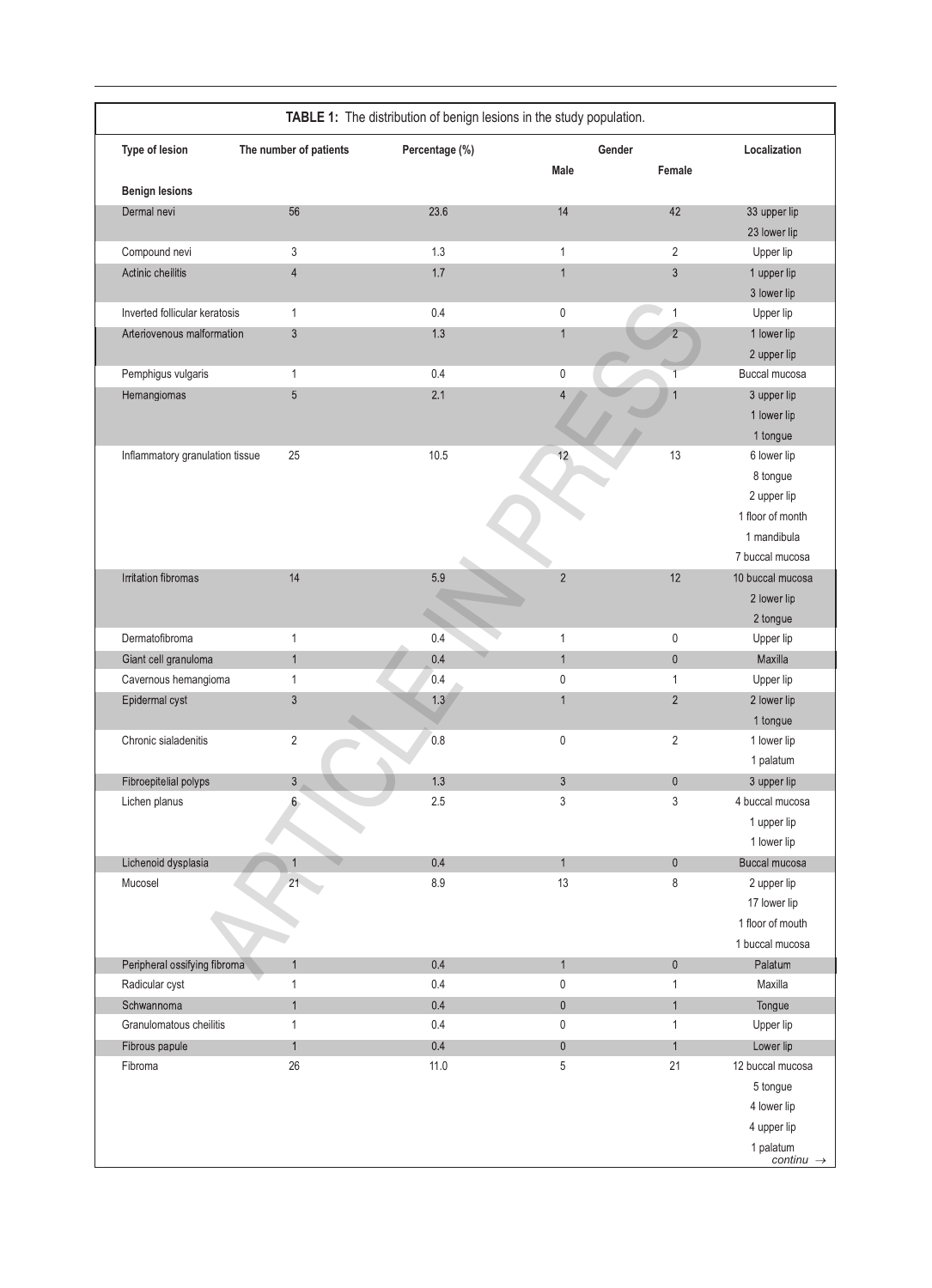| TABLE 1: The distribution of benign lesions in the study population (continued). |                        |                |                 |                 |                      |  |  |
|----------------------------------------------------------------------------------|------------------------|----------------|-----------------|-----------------|----------------------|--|--|
| Type of lesion                                                                   | The number of patients | Percentage (%) | Gender          |                 | Localization         |  |  |
|                                                                                  |                        |                | <b>Male</b>     | Female          |                      |  |  |
| Neuroma                                                                          | $\mathbf{1}$           | 0.4            | $\overline{1}$  | $\mathbf{0}$    | Upper lip            |  |  |
| Seborrheic keratosis                                                             | $\overline{2}$         | 0.8            | $\overline{1}$  | $\mathbf{1}$    | 1 upper lip          |  |  |
|                                                                                  |                        |                |                 |                 | 1 lower lip          |  |  |
| Squamous papilloma                                                               | 8                      | 3.4            | $\overline{2}$  | $6\overline{6}$ | 3 tongue             |  |  |
|                                                                                  |                        |                |                 |                 | 1 palatum            |  |  |
|                                                                                  |                        |                |                 |                 | 2 upper lip          |  |  |
|                                                                                  |                        |                |                 |                 | 2 buccal mucosa      |  |  |
| Trichilemmal cyst                                                                | 1                      | 0.4            | $\mathbf 0$     |                 | Upper lip            |  |  |
| Trichoblastoma                                                                   | $\mathbf{1}$           | 0.4            | $\mathbf{1}$    | $\mathbf{0}$    | Upper lip            |  |  |
| Verruca vulgaris                                                                 | 6                      | 2.5            | 4               | $\overline{2}$  | 4 upper lip          |  |  |
|                                                                                  |                        |                |                 |                 | 1 lower lip          |  |  |
|                                                                                  |                        |                |                 |                 | 1 tongue             |  |  |
| Myxoma                                                                           | $\mathbf{1}$           | 0.4            | $\overline{0}$  | $\overline{1}$  | <b>Buccal mucosa</b> |  |  |
| Lymphangioma circumscriptum                                                      | 1                      | 0.4            |                 | $\mathbf{0}$    | Lower lip            |  |  |
| Pyogenic granuloma                                                               | 16                     | 6.7            | $6\overline{6}$ | 10              | 3 lower lip          |  |  |
|                                                                                  |                        |                |                 |                 | 4 tongue             |  |  |
|                                                                                  |                        |                |                 |                 | 1 palatum            |  |  |
|                                                                                  |                        |                |                 |                 | 1 buccal mucosa      |  |  |
|                                                                                  |                        |                |                 |                 | 7 upper lip          |  |  |

| <b>TABLE 2:</b> The distribution of malign lesions in the study population. |                        |                |        |        |                |  |  |  |
|-----------------------------------------------------------------------------|------------------------|----------------|--------|--------|----------------|--|--|--|
| Type of lesion                                                              | The number of patients | Percentage (%) | Gender |        | Localization   |  |  |  |
|                                                                             |                        |                | Male   | Female |                |  |  |  |
| Squamous cell carcinoma                                                     | 9                      | 3.8            | 9      | C      | 7 lower lip    |  |  |  |
|                                                                             |                        |                |        |        | 2 upper lip    |  |  |  |
| Basal cell carcinoma                                                        |                        | 2.9            | C      | 5      | 2 lower lip    |  |  |  |
|                                                                             |                        |                |        |        | 4 upper lip    |  |  |  |
| Lymphoma                                                                    |                        | 0.4            |        |        | Floor of mouth |  |  |  |
| Basosquamous cell carcinoma                                                 |                        | 0.4            |        | C      | Lower lip      |  |  |  |

In the histology of fibroma a nodular mass of fibrous connective tissue consisting of collagen fibers, fibroblasts and overlying keratinized squamous epithelium is seen. Irritation fibroma is induced by local trauma or chronic irritation.5,6 Similar to the study by Naderi et al., 78.5% of the patients diagnosed with irritation fibroma consisted of female patients.<sup>5,6</sup> Fibromas are generally seen in the fourth decade of life.<sup>7</sup> In our study, the mean age of the patients was 49±1.2 years (9-75).

In our study, 21 (8.8%) patiens were diagnosed as mucocele, the third most common lesion detected in our study. Mucocele is a mucus-filled, soft-textured, transparent, bluish, cystic swelling. Extravasation type mucocele occurs as a result of spillage of saliva into the soft tissue due to salivary gland duct damage and the lower lip is the most frequent localization of mucocele as it is more prone to trauma.<sup>8</sup> Retention type mucocele is caused by blockage of the salivary gland ducts and can be seen in any localization in oral cavity. The extravasation type (84.48%) was more common than the retention type (15.52%). The most common affected site was lower lip (36.20%) followed by ventral surface of the tongue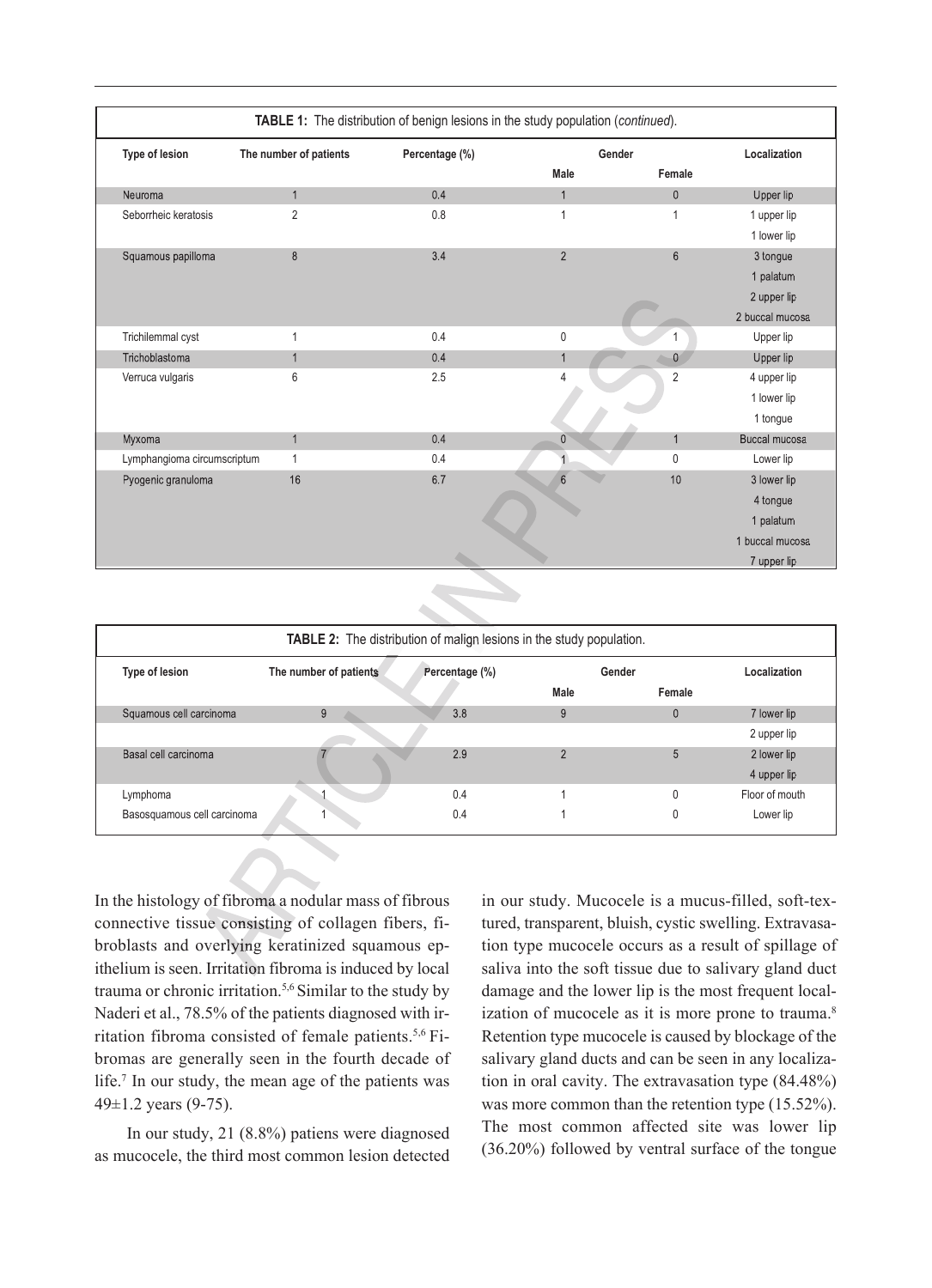$(25.86\%)$ . In our study, concordantly, the vast majority of the lesions 19 (90.4%) were of extravasation type and localized on the lower lip.

In our study, the histopathology results of 25 patients were consistent with granulation tissue. Granulation tissue formation is an important stage in wound healing and raising a possibility of a traumatic etiology.Lesions of traumatic origin have been commonly reported in oral mucosa. In a study by Castellanos and Díaz-Guzmán, traumatic ulcer and traumatic erythema were among the most common lesions in oral mucosa.<sup>1</sup> The high proportion of granulation tissue (10.5%) that we detected in our study reveals the importance of traumatic etiology in the development of oral mucosa lesions.

PG was also among the most common lesions detected in our study. Altough the etiology is not clear, chronic low-grade irritation, traumatic injury, hormone effect, and reactions to grafts have been suggested to play a role in the development of  $PG<sub>10,11</sub>$ Gingiva is the most common localization, PG can be also seen on the lips, tongue, buccal mucosa and palate. Consistently maxillary gingiva (43.7%) was the most common localization in our study.10 The mean age of the patients was 37.1±4.21, 62.5% of the patients (n=10) were female patients supporting the role of hormonal influences in PG development.

 GC is a very rare disorder with unknown etiology characterized byrecurrent swelling of the labial tissue.GC has been associated with Crohn's disease, sarcoidosis, genetic, possibly some allergic reactions and odontogenic infections.12 However, in a case series by Martínez Martínez et al., none of the GC patients had an accompanying disease suggesting that GC is an independent orofacial granulomatous disease mostly not accompanied by other systemic diseases.12 GC mostly affects upper lip and the lower lip is less frequently affected.<sup>13</sup> In our study GC was detected in only one female patient and was localized on upper lip and was not associated with any systemic disease.

Dermatofibroma is a benign fibrohystiocytic mesencymal tumor presenting as a firm, red nodule, most commonly seen on extremities. Dermatofibromas are rarely seen in oral mucosa. Tongue, gingiva, mandibula, maxilla, upper and lower lip localizations have been reported previously.<sup>14</sup> Prolonged sun exposure, traumatic injuries and chronic infections have been proposed in the pathogenesis of oral mucosa dermatofibromas.14 In our study, the localization of dermatofibroma was upper lip.

Inverted follicular keratosis is a neoplasm of follicular origin that arises from the infundibular portion of the hair follicle.15 The most common localization is head-neck region in 90% of patients, and elderly males are frequently affected.<sup>16</sup> Concordantly our patient diagnosed with inverted follicular keratosis was a 67-year-old male patient. The etiopathogenesis is not clear, some studies reported that human papilloma virus antigen was detected in cases with inverted follicular keratosis.17 [Mohamed](https://www.ncbi.nlm.nih.gov/pubmed/?term=Mohamed%20M%5BAuthor%5D&cauthor=true&cauthor_uid=25469197)  et al. reported a 55 year old female patient with inverted follicular keratosis of the upper lip.15 Similarly in our study, the lesion was localised on upper lip.

Oral LP (OLP) is a chronic inflammatory disease with unknown etiology. OLP can present as white striations, plaques, erythema, erosions. Buccal mucosa, tongue and gingiva are commonly affected.<sup>18</sup> In our study 6 patients were diagnosed with LP; 4 were localized on the buccal mucosa. 1 on the upper lip and 1 on the lower lip. Although LP on buccal mucosa is frequently encountered, LP on the lip localization has been reported in only a few case reports.19-21 Lupus erythematosus, actinic cheilitis and early carcinoma in situ are in the differential diagnosis of LP in this localization.<sup>21</sup> LP localized on lip area is generally associated with intraoral lesions. However, Cecchi and Giomi. also reported a patient developing cutaneous LP after LP development on the lip.21

Basosquamous carcinoma (BSC) is a rare subtype of BCC. Ultraviolet (UV) radiation, aging, and tobacco exposure are suggested to play a role in the development of BSC.BSC often simulate BCCs clinically and morphologically, but BSC is more aggressive and metastasis has been reported in 17.9% of cases.22-24 BSC mainly affects male patients older than 60 years and localized on the upper face. In our study, a 81-year-old patient was diagnosed with BSC which was localised on the lower lip. BSC is mainly local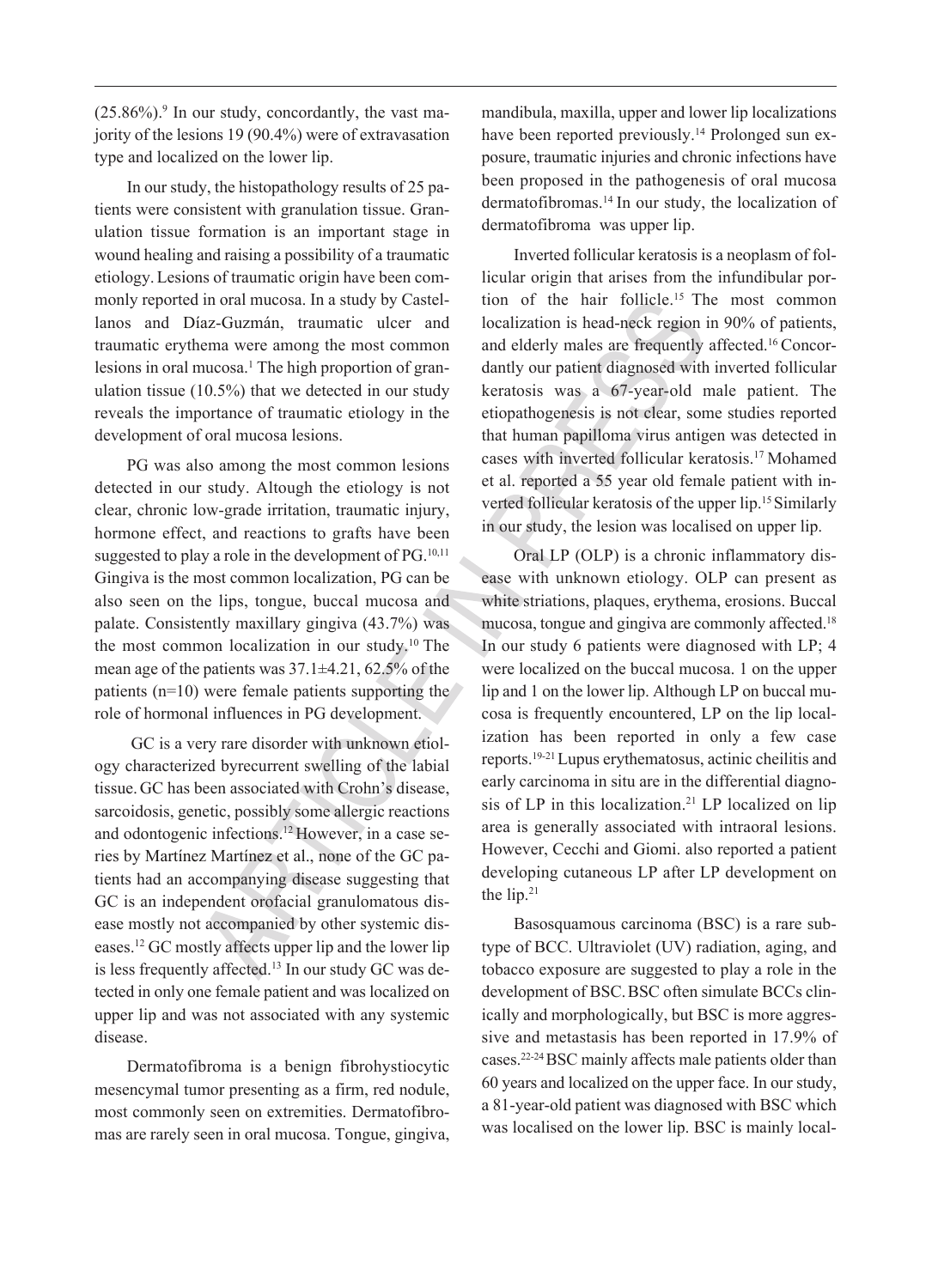ized on head and neck and lip is a rare localization of BSC.24 Our case underlines that BSC should be kept in the differential diagnosis of ulcerated lesions on the lips.

BCC involving the oral mucosa is rare. In a study by Silapunt et al., 14 of the 18 cases of mucosal BCCs were localized on the upper vermilion lip, 4 were located on the lower lip.<sup>25</sup> In our study, of the 7 BCCs detected, 2 were localized on the lower lip and 5 on the upper lip. In a study by Rowe et al. upper lip BCCs were found to be more common in female patients and female/male ratio of the patients treated with Mohs surgery was found as 3.5/1 suggesting that female patients are at a higher risk than male patients.26 The reason of female predominance of BCC on the upper lip has not been clearly indentified, the protective role of terminal hairs of male upper lip, the anatomic differences between genders posing female lips more to sun exposure and use of cosmetics have been put forward waiting to be confirmed by further studies.26 Similarly female predominance was observed in our study as female/male ratio of the patients was found 3/2.

Lip SCC (LSCC) is a common oral malignancy, and accounts for approximately 25-30% of all oral SCCs.27 LSCC involves the lower lip in about 90% of cases and chronic exposure to UV plays a major role in the etiology.28 Oral leucoplakia, erythroplakia, LP, actinic cheilitis and photosensitive diseases like xeroderma pigmentosum, lupus erythematosus and albinism are the predisposing diseases for SCC.29 In our study 8 of SCCs were located on the lower lip, 1 was on upper lip. All the cases of SCCs developed on the basis of actinic cheilitis.

Seborrheic keratosis are very common lesions of the skin. Trunk and face are the most common localizations, but oral region is rarely involved. In a study by Ntomouchtsis et al. 5 cases of seborrheicc keratosis localized on lips have been reported.30 In our study, two cases of seborrheic keratosis one localized on the upper and the other on the lower lip skin have been detected.

TCs arise from the outer root sheath epithelium of the hair follicle.<sup>31</sup> To the best of our knowledge, the current literature includes only two case reports of intraoral TCs located on upper and lower lip mucosa.32 In our study one case was diagnosed with TC which was localised on the upper lip.

Trichoblastomas are solitary, small, well circumscribed tumors developing from hair germ. The most common localizations are face, scalp, neck, trunk, proximal extremities and perianal region.<sup>33</sup> Histopathologically symmetrical growth, smooth borders, follicular germinative cells, stroma consisting fibrocytes, thick or fibrillary collagen are seen. In our study trichoblastoma was detected in one patient and on the skin of upper lip. To our knowledge trichoblastoma in oral region has not been reported in literature until now.

Marginal zone lymphoma is an indolent B cell lymphoma which arises from post germinal center marginal zone B cells in lymph nodes and extranodal tissues. Oral mucosa-associated lymphoid tissue (MALT) lymphoma is a rare entity and persistent immune stimulation caused by chronic infection or inflammation is noted in the etiopathogenesis. In literature, one case with MALT lymphoma on the hard palate and parotid gland has been previously reported.34 In our study one patient was diagnosed as marginal zone lymphoma and the lesion was localized on the floor of the mouth.

The retropective nature and restricted number of patients were among study limitations.

# **CONCLUSION**

In this study, in which we analysed the histopathological results of oral mucosa lesions, the vast majority of the excised lesions were benign. The most common benign lesion was dermal nevi. The malign lesions constituted a small proportion of the total lesions with SCC being the most frequent. The malign lesions cumulated in older age, possibly as a result of cumulative UV exposure. Knowing the distribution of benign and malignant oral mucosal diseases may help to develop strategies to prevent and treat these diseases.

### *Source of Finance*

*During this study, no financial or spiritual support was received neither from any pharmaceutical company that has a direct con-*